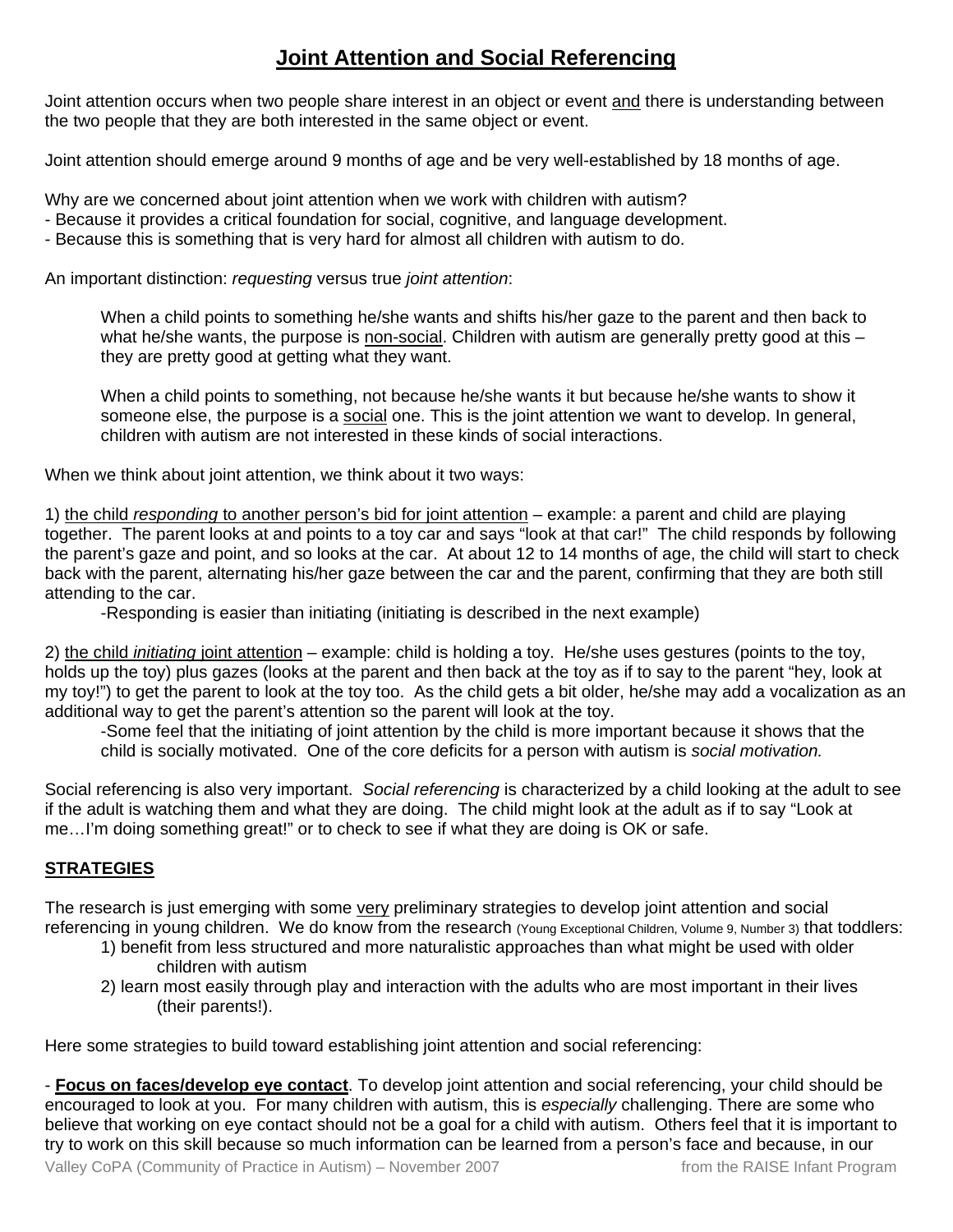culture, it is considered to be socially appropriate to look at others when talking with/interacting with them. Some parents have found success by:

-having their child wear sunglasses at first,

- -holding up their hands at their eyes like they were looking through binoculars at the time when they want their child to look at them,
- -trying different positions (maybe the child on his/her back, looking up from the floor),

 -trying different distances (maybe your child can look at you from 5 feet away but not two feet away), -putting stickers on their faces or wearing funny hats, and/or

-looking in the mirror together to get eye contact instead of having the child look directly at their face.

Some additional strategies:

 -as much as possible, be at the child's eye level. It is hard for kids to look up continually at adults – try looking up for a while and notice how your eyes get tired. Notice how much easier and how much more comfortable it is to look straight ahead.

-stand in your child's line of sight

 -hold objects up to your eyes when you give them to your child – two inches from your face, right in front of the bridge of your nose. Try this using exciting toys and objects – maybe a toy that spins or lights

– to catch your child's attention

-use an animated voice and exaggerated expressions

-when the child wants something from you, say "if you want the \_\_\_\_, look in my eyes" – but ONLY do this with objects that are not necessary for the child to have. For example, do not do this with the child's drinks or meals. However, if it is something optional but desired by the child, like maybe a new toy or a small snack, try this.

 Remember that it can be very hard for a child with autism to look at you and listen to you at the same time. It also may be hard for your child to look at you while you are holding or touching him or her because some children with autism cannot process multiple senses at the same time. So it might be that he/she will look at you once you have finished talking.

 Every child is different and it may take some time to figure out when your child feels most comfortable looking at your face. Once the strategy is determined, work to increase the time your child will look at you.

- **Focus on play and turn-taking** (much of this section is taken from James McDonald's books). The work on eye contact, play and turn-taking could be done together so that there is a natural activity going on rather than just getting the child to look. Try to work toward a goal of keeping interactions going for at least ten minutes.

How will you know when you and your child are developing turntaking and becoming better and better play partners?

-your child will frequently and voluntarily try to play with you, initiating play more and more

 -your child will stay in play with you for longer and longer periods of time. The number of turns each of you take will steadily increases. You will be taking turns with actions and words, sounds and/or gestures.

-your child will try to act and communicate like you

-your child will often prefer playing with you than playing alone

-your child's play will begin to change and develop

Work on becoming play and turntaking partners with your child -

- a) with objects (blocks, dolls, trucks, books, ball, toy house, coloring, etc.)
- b) during the daily routine (getting dressed, riding in the car, getting ready for bed, taking a bath, looking in the mirror, etc.)
- c) with you (gentle rough-housing games like playing "airplane" or ring around the rosey, pat-a cake, tickling, peek-a-boo, making faces, hide and seek, etc.)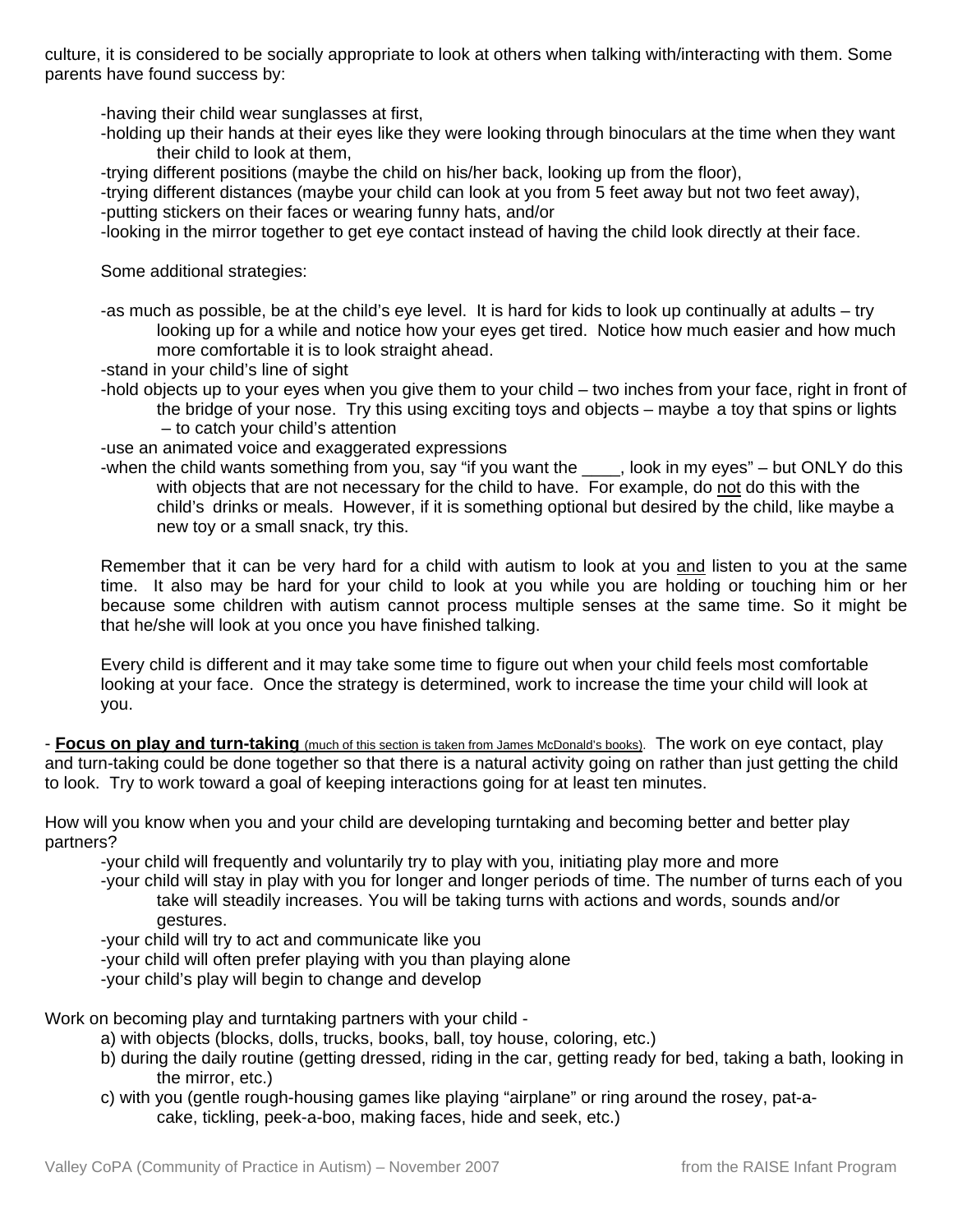It is important to work on play and interactions in all three areas listed above!

The most important strategy: **Matching** – you do what your child does and say what your child says. Sometimes adults do and say things that are much too difficult for their child to say and/or perform and this can make it hard for the child to learn. When you match your child, you show that you accept your child and his abilities; this can build your child's feelings of competence. Also, because you are doing what your child can already do, it is much easier for him to join in to play with you. This gives you the chance to build play and turntaking interactions and, over time, you should notice that your child is imitating you more. However, we don't necessarily always want your child to simply copy exactly each thing you do – allow and be glad for creativity on the part of your child!

How to match your child:

- a) play in the same activity as your child. Watch and then quietly join in. Children stay in interactions longer when they have some choice of what to do – so, when you let your child choose the activity and then you join in, the chances are that the play will last longer.
- b) play as your child does don't be hesitant to act like a child when you play move as your child moves, makes sounds the way your child makes sounds.
- c) play as much or more than you talk (sometimes being quiet helps both you and your child focus more on the play)
- d) use gestures, sounds and/or words like your child does. So, if your child is just learning to make sounds, use the same kinds of sounds and maybe add a word or two. If your child is using one word sentences, use one word sentences yourself – maybe sometimes add a second word.
- e) when you talk, talk about things that have meaning for your child. Give a word to your child's actions as you play (for example, if your child hits the drum, say "bang, bang, bang")

When with your child and you wonder how to get an interaction going, remember this: when in doubt, imitate! And then wait.

When playing, try to:

- a) take the same number of turns as your child (often adults take the most) work to be a "balanced partner"
- b) do something and then **wait** for your child to take a turn imitate and then *wait*!!! Many children need some time to respond.
- c) pay attention to the very smallest of behaviors (verbal and nonverbal) and respond to them as if your child was purposefully communicating with you. Example: your child is looking out the window. When your child looks out the window, stand beside him/her, look out the window yourself, point to something in the yard, and name it.
- d) allow your child to control the choice of activity as much as you can in order to develop play and interactions
- e) reduce as much as possible questioning and commanding your child and, instead, comment (but don't comment too much). When an adult does too much questioning or commanding, it can make the child feel like the adult is in charge and also that the child must perform in some certain way that the adult wants. So, try to comment instead. Two examples: as your child picks up the ball, you say "ball." As your child looks at the doll in the bed, you say "dolly is sleeping." When you comment, you are not putting any pressure on your child and you are showing your child how to talk. This helps play to be fun. Use questions and commands *only when necessary.*
- f) respond more often to what your child does that is right than what he/she does that may be wrong ("water the flowers, not the weeds"). Right now you are focused on increasing interactions and so, as much as possible, accept what your child does as long as it is not hurtful to you, your child or to property.
- g) be the most interesting thing in the room in order to keep the play going!

Once you have developed a play routine, change what you are doing slightly and see what your child does. Hopefully your child will imitate you and this will help you bring your child to the next level in play.

What do you do if you wait for your child to take a turn and he/she does not do anything?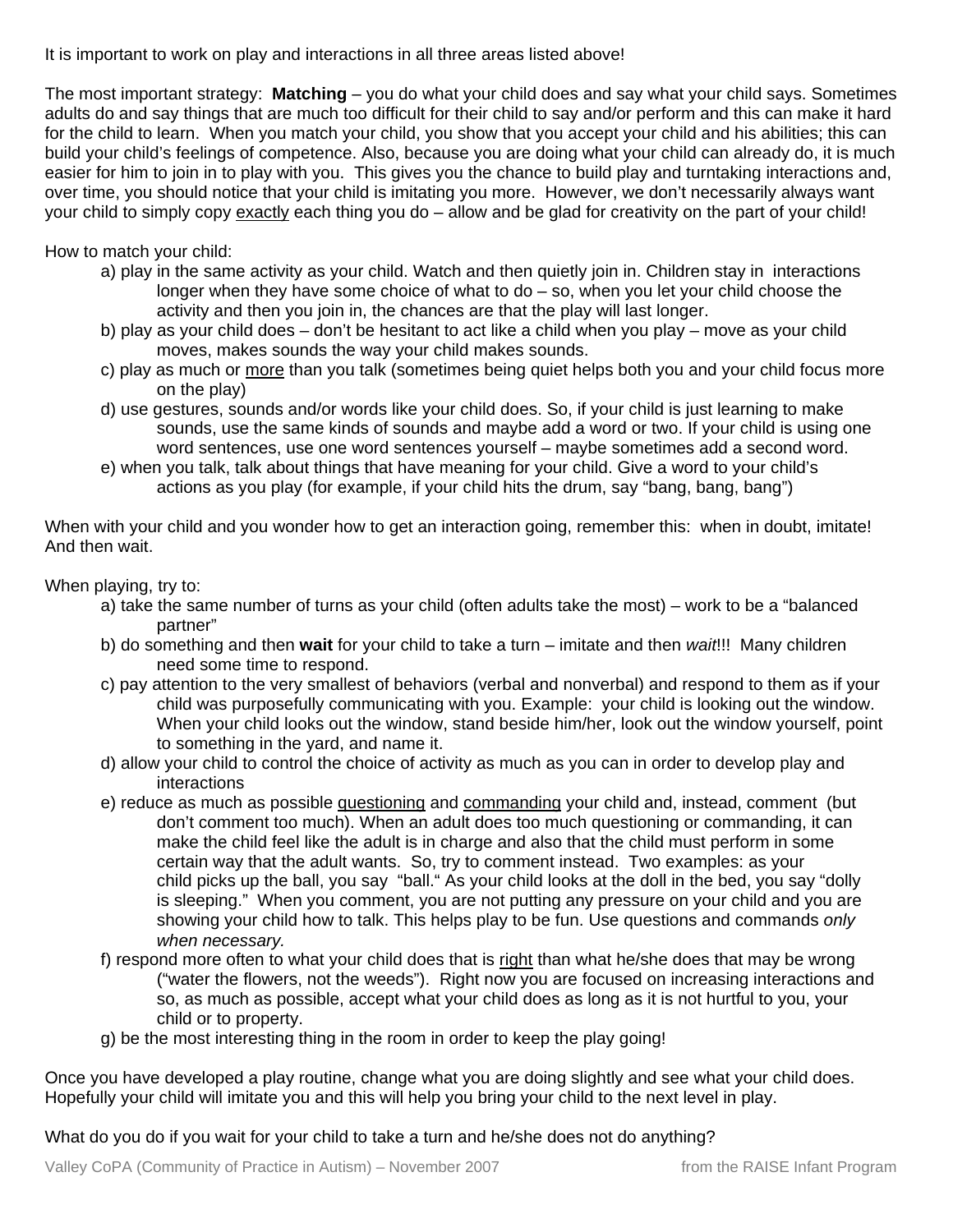- a) give a signal (point or use any kind of exaggerated movement to get your child back into the interaction)
- b) give a prompt (very light, friendly physical prompting of the action you desire many children dislike being prompted and will participate to avoid the prompt)

What do you do when your child is ready to leave the interaction?

 -try to keep your child for one or two more quick turns (try gently holding your child if you need to) and then let your child do what he/she wants for a while. This teaches your child that staying a little more with people then allows him/her to get to do what he/she wants. This is an important social skill for children to learn.

 -remember to do everything you can to be more interesting than the things that may be distracting your child!

## - **Focus on pointing**.

 Teach your child to comment (this is one way joint attention is initiated) by encouraging him/her to point to show an object of interest. Example: There is a toy truck. Shape the child's fingers into a point, touch his/her pointed finger to the truck, and say "truck!"

 Throughout the day, use the word "look" and then point to show objects of interest. When your child looks, bring the object back to you and you label it. Give your child the object to play with and join in the play too.

 Point/touch what you are talking about rather than pointing to things across the room or even to things out of reach.

Move your finger from your child's face to an object, saying "look."

 Hold a favorite toy that has some kind of on/off button. Prompt your child to point (even giving hand over hand guidance if you need to) and, once he/she points, make the toy work.

 Take your child's finger and point to pictures in a book as you say the name of the picture. Add sound effects and/or an exaggerated tone of voice to keep your child engaged.

 Place a salient cue (for example, a ribbon) on your index finger that you use for pointing to draw attention to the pointing finger.

 Cover up a favorite object with a cloth. Ask your child where it is. Point to show him/her that it is under the cloth. Have your child pull off the cloth (give some assistance if you need to) and then be very excited when he/she pulls the cloth off and point again to the object.

 In a dark room, use a flashlight to point to favorite toys or people and label the objects as you shine the light on them.

Keep some favorite items out of reach so your child will have to point to show you what he/she wants.

 Bring an object very close to your child's face to gain attention, then lead the object back to its original place. Then prompt your child to look at it by labeling the object and pointing to/touching it.

 Play with a toy together, like a toy car. Make sure you have his/her attention and then roll it away and point to it as it goes. Add a silly sound/motor sound as it moves away

 When giving choices, have him/her point to the one he/she wants. If he/she just looks at the one he/she wants but does not point, give a physical prompt to help him/her point/touch the object.